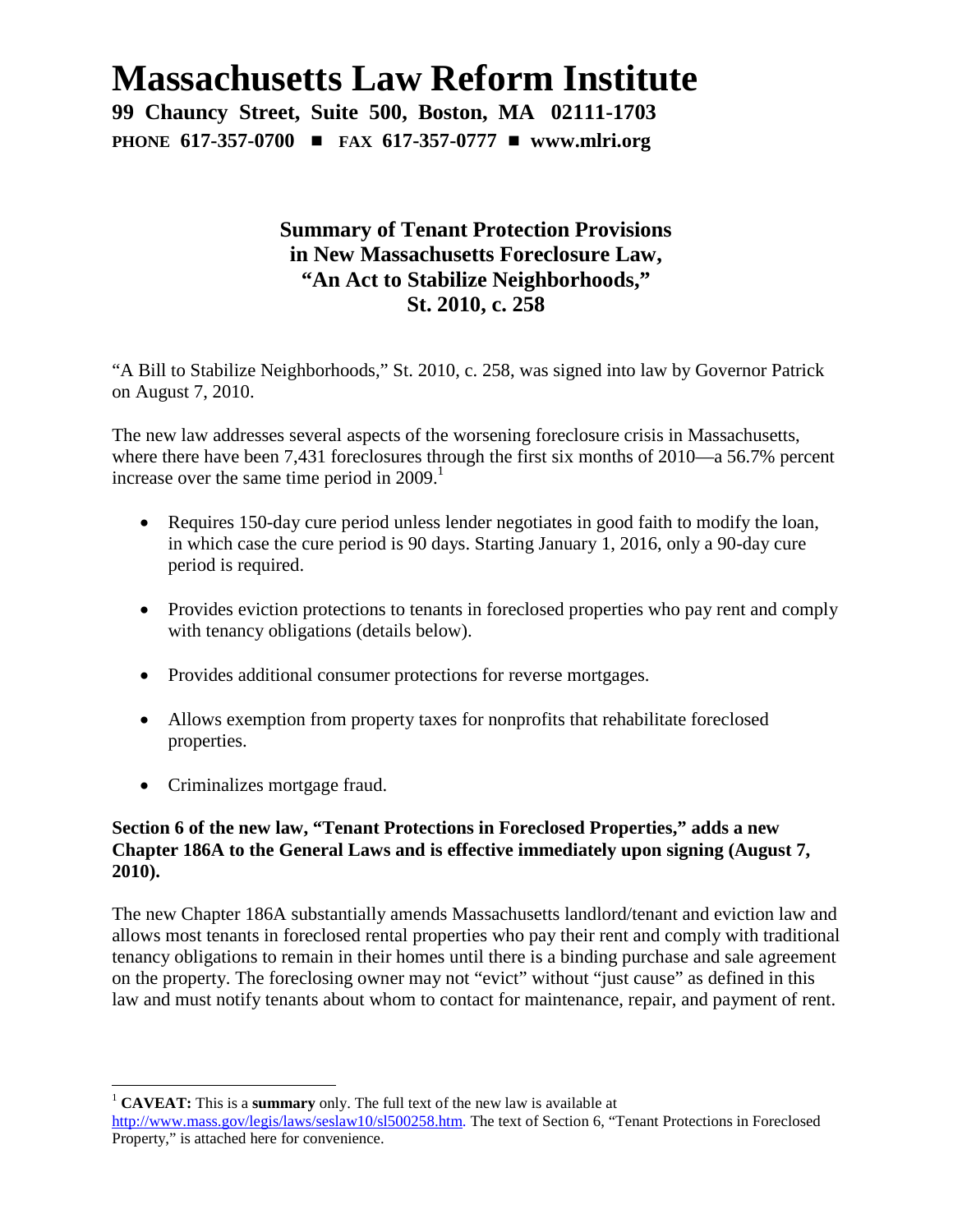#### **1. G.L. c. 186A, §1, provides definitions (summary of selected definitions only).**

- "Tenant" is a person or persons who at the time of foreclosure (but not after foreclosure unless with permission of foreclosing owner) occupies a housing accommodation under a bona fide lease, tenancy, or tenancy at will.
- "Bona fide lease or tenancy" is a tenancy protected by c. 186A. The definition does not include a lease or tenancy where the mortgagor or immediate family is the tenant or where the tenancy was not the result of an arms-length transaction.
- "Housing accommodation" is "a building or part thereof or land appurtenant thereto and any other real or personal property used, rented or offered for rent for living or dwelling purposes, together with all services connected with the use or occupancy of such property." This broad definition includes rental apartments, condos, and single-family rented homes.
- "Foreclosing owner" is the entity that obtains title after foreclosure and must comply with the requirements of c. 186A (may evict only for "just cause" and must provide the notices described in this law). A foreclosing owner is an "entity" (defined broadly to include almost any business organization) that holds title to foreclosed rental property and that either: (a) held a mortgage on the property itself or through agents or related entities; (b) is an "institutional mortgagee" (an entity holding or servicing mortgages for three or more housing accommodations) that takes title to the property within three years of the filing of the foreclosure deed; or (c) is Fannie Mae or Freddie Mac. (This means that a lender who takes back rental property at foreclosure cannot quickly avoid the requirements of this law by transferring title to a related entity or an entity in the mortgage business.)
- "Eviction" is broadly defined as "an action, *without limitation*, by a foreclosing owner of a housing accommodation which is intended to actually or constructively evict or otherwise compel a tenant to vacate such housing accommodation" (emphasis added).
- "Just cause" is one of the following six grounds for which a foreclosing owner might attempt to evict: (1) failure to pay rent (or "use and occupancy charges") in effect prior to foreclosure *if* foreclosing owner provided written notice of amount of rent and to whom it was to be paid; (2) material violation of lease or tenancy *if* tenant doesn't cure within 30 days of notice of the violation from foreclosing owner; (3) committing a nuisance or causing substantial damage to the unit, or substantially interfering with quiet enjoyment of other occupants; (4) using unit for illegal purpose; (5) refusing to enter into lease or tenancy agreement extension after request by foreclosing owner; (6) refusing owner reasonable access to unit to make repairs, improvements, inspection or showing unit to prospective purchaser or mortgagee.
- "Unit" or "residential unit" is "the room or group of rooms within a housing accommodation which is used or intended for use as a residence by 1 household."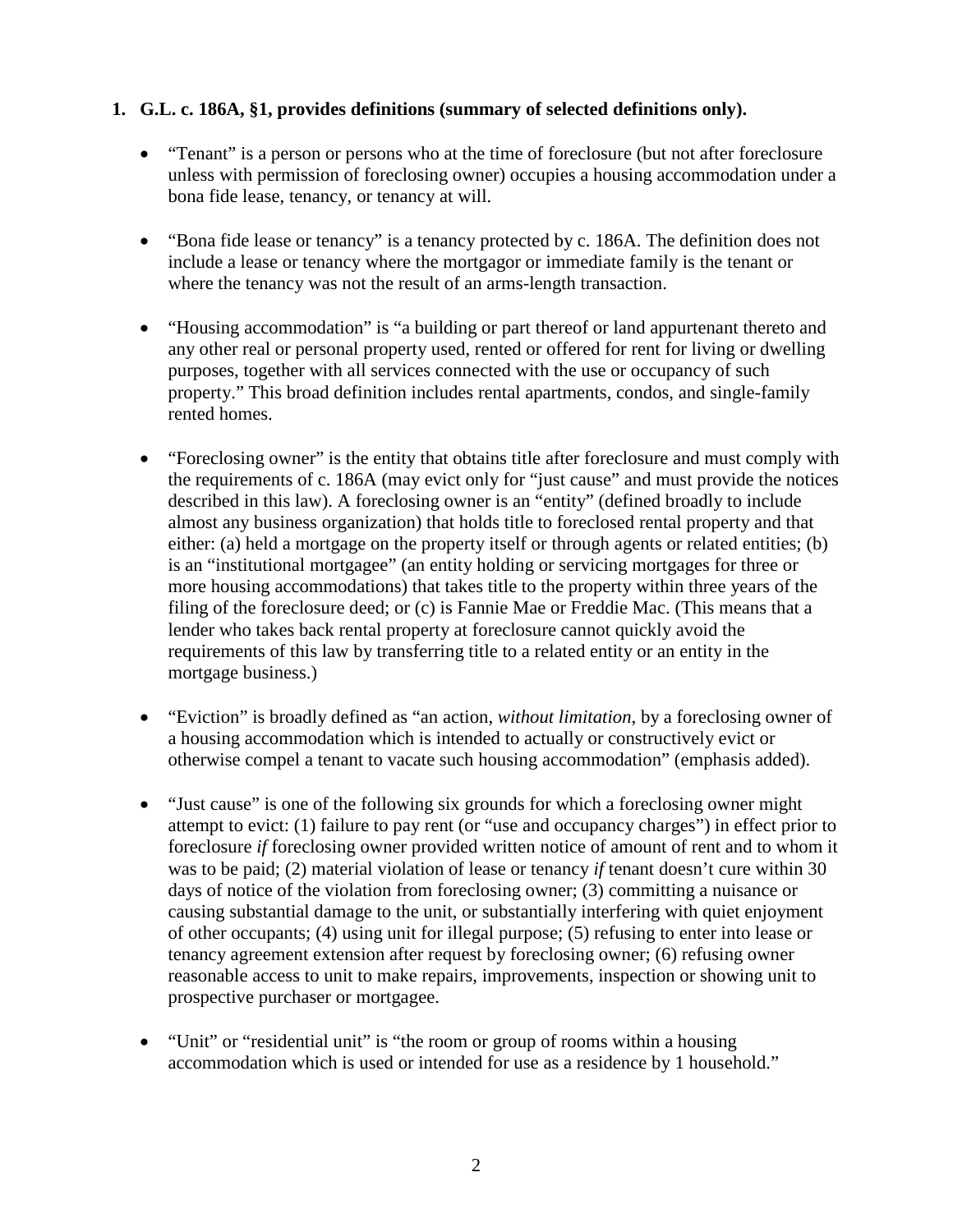### **2. G.L. c. 186A, § 2, requires just cause or a binding purchase and sale agreement to evict.**

"Notwithstanding any general or special law to the contrary, a foreclosing owner shall not evict a tenant except for just cause [see definition above] or unless a binding purchase and sale agreement has been executed for a bona fide third party to purchase the housing accommodation from a foreclosing owner."

#### **3. G.L. c. 186A, § 3, requires certain notices be provided by foreclosing owner.**

Within 30 days of foreclosure, a foreclosing owner must provide written notice to tenants stating name, address, telephone of foreclosing owner, building manager or others responsible for management, and also state where rent should be sent and that tenant has the right to a court hearing prior to eviction. The notice must be posted in a prominent place and mailed and slid under the door of each unit. A foreclosing owner shall not evict for just cause unless it has provided this notice.

#### **4. G.L. c. 186A, §§ 4(a) and (b), require certain notices before eviction.**

A foreclosing owner cannot evict until *30 days* after posting and delivery of notice required by Section 3 for: (i) failure to pay rent in effect prior to foreclosure (so long as foreclosing owner notified tenant in writing of the amount of rent and to whom it was to be paid); (ii) material violation of tenancy if tenant does not cure such violation within 30 days after receiving notice of the violation; (iii) tenant refuses to extend bona fide lease or rental agreement.

There is no requirement that a foreclosing owner wait 30 days after providing the required notices if the just cause alleged is: (i) nuisance or substantial damage in unit or substantial interference with quiet enjoyment of other occupants; (ii) using the unit for illegal purposes; (iii) refusing access for repairs, inspection, or to show unit to prospective purchaser or mortgagee.

#### **5. G.L. c. 186A, § 5, allows foreclosing owner to dispute rent.**

If the foreclosing owner disagrees with amount of rent (or use and occupancy) paid by the tenant, it may bring a claim in district, superior, or housing court that the rent is unreasonable and may request new "use and occupancy" rate. A "bona fide" lease or proof of rent paid to the foreclosed owner is presumed to be reasonable.

#### **6. G.L. c. 186A, § 6, provides sanctions for violations of the law.**

A foreclosing owner shall be fined not less than \$5,000 for each illegal eviction done in violation of this law or a local ordinance adopted pursuant to this law. District, superior, and housing courts have jurisdiction over violations, including jurisdiction to restrain violations of the law. Violation of this law shall be a defense in an eviction proceeding.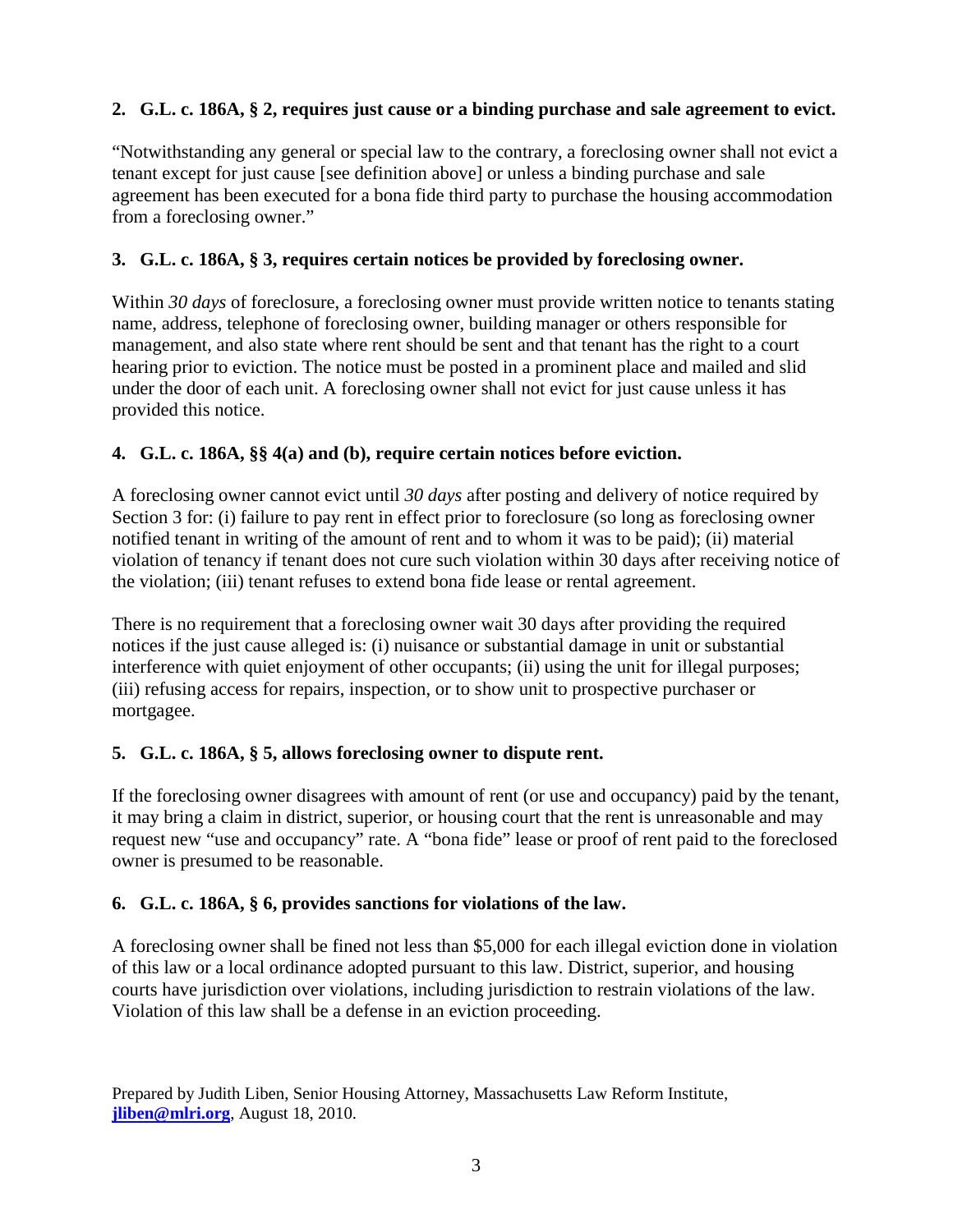# **Chapter 258 of the Acts of 2010**

## **AN ACT RELATIVE TO MORTGAGE FORECLOSURES.**

Whereas, The deferred operation of this act would tend to defeat its purpose, which is to protect forthwith the citizens and neighborhoods of the commonwealth, therefore it is hereby declared to be an emergency law, necessary for the immediate preservation of the public convenience.

Be it enacted by the Senate and House of Representatives in General Court assembled, and by the authority of the same as follows:

**. . . . . .**

**SECTION 6.** The General Laws are hereby amended by inserting after chapter 186 the following chapter:-

### **CHAPTER 186A. TENANT PROTECTIONS IN FORECLOSED PROPERTIES.**

Section 1. (a) As used in this chapter, the following words shall, unless the context clearly requires otherwise, have the following meanings:-

"Bona fide lease or bona fide tenancy", a lease or tenancy shall not be considered bona fide unless: (1) the mortgagor, or the child, spouse or parent of the mortgagor under the contract, is not the tenant; and (2) the lease or tenancy was the result of an arms-length transaction.

"Entity", a business organization, or any other kind of organization including, without limitation, a corporation, partnership, trust, limited liability corporation, limited liability partnership, joint venture, sole proprietorship or any other category of organization and any employee, agent, servant or other representative of such entity.

"Eviction", an action, without limitation, by a foreclosing owner of a housing accommodation which is intended to actually or constructively evict a tenant or otherwise compel a tenant to vacate such housing accommodation.

"Foreclosing owner", an entity that holds title in any capacity, directly or indirectly, without limitation, whether in its own name, as trustee or as beneficiary, to a housing accommodation that has been foreclosed upon and either: (1) held or owned a mortgage or other security interest in the housing accommodation at any point prior to the foreclosure of the housing accommodation or is the subsidiary, parent, trustee, or agent thereof; or (2) is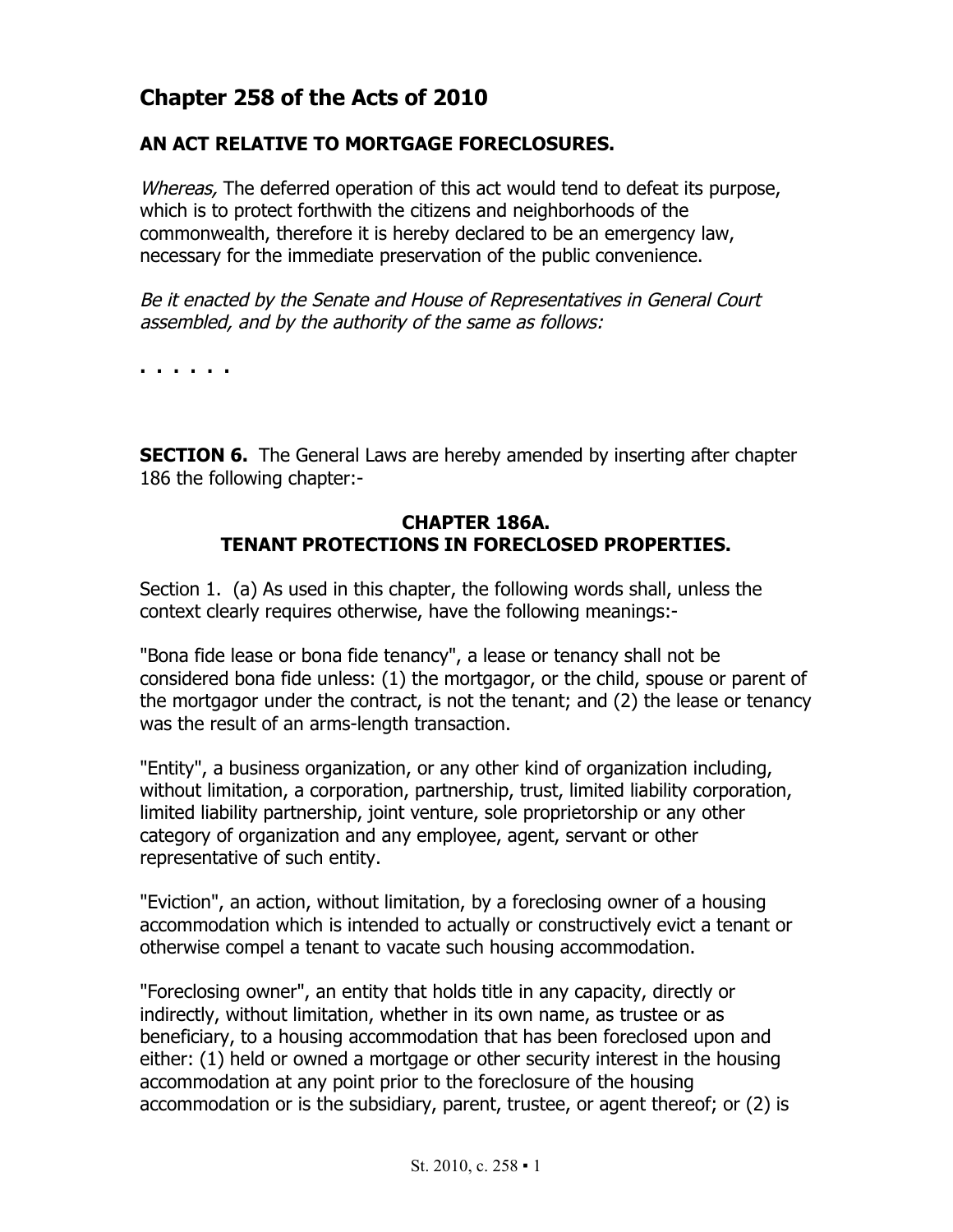an institutional mortgagee that acquires or holds title to the housing accommodation within 3 years of the filing of a foreclosure deed on the housing accommodation; or (3) is the Federal National Mortgage Association or the Federal Home Loan Mortgage Corporation.

"Foreclosure", a legal proceeding to terminate a mortgagor's interest in property, instituted by the mortgagee, and regulated under chapter 244.

"Housing accommodation", a building or structure, or part thereof or land appurtenant thereto, and any other real or personal property used, rented or offered for rent for living or dwelling purposes, together with all services connected with the use or occupancy of such property.

"Institutional mortgagee", an entity or an entity which is the subsidiary, parent, trustee or agent thereof or otherwise related to such entity, that holds or owns mortgages or other security interests in 3 or more housing accommodations or that acts as a mortgage servicer of 3 or more mortgages of housing accommodations.

"Just cause", 1 of the following: (1) the tenant has failed to pay the rent in effect prior to the foreclosure or failed to pay use and occupancy charges, as long as the foreclosing owner notified the tenant in writing of the amount of rent or the amount of use and occupancy that was to be paid and to whom it was to be paid; (2) the tenant has materially violated an obligation or covenant of the tenancy or occupancy, other than the obligation to surrender possession upon proper notice, and has failed to cure such violation within 30 days after having received written notice thereof from the foreclosing owner; (3) the tenant is committing a nuisance in the unit, is permitting a nuisance to exist in the unit, is causing substantial damage to the unit or is creating a substantial interference with the quiet enjoyment of other occupants; (4) the tenant is using or permitting the unit to be used for any illegal purpose; (5) the tenant who had a written bona fide lease or other rental agreement which terminated, on or after August 10, 2010, has refused, after written request or demand by the foreclosing owner, to execute a written extension or renewal thereof for a further term of like duration and in such terms that are not inconsistent with this chapter; (6) the tenant has refused the foreclosing owner reasonable access to the unit for the purpose of making necessary repairs or improvement required by the laws of the United States, the commonwealth or any subdivision thereof, or for the purpose of inspection as permitted or required by agreement or by law or for the purpose of showing the unit to a prospective purchaser or mortgagee provided. Nothing in the section shall limit the rights of a third-party owner to evict a tenant at the expiration of an existing lease.

"Mortgagee", an entity to whom property is mortgaged, the mortgage creditor or lender including, but not limited to, mortgage servicers, lenders in a mortgage agreement and any agent, servant or employee of the mortgagee or any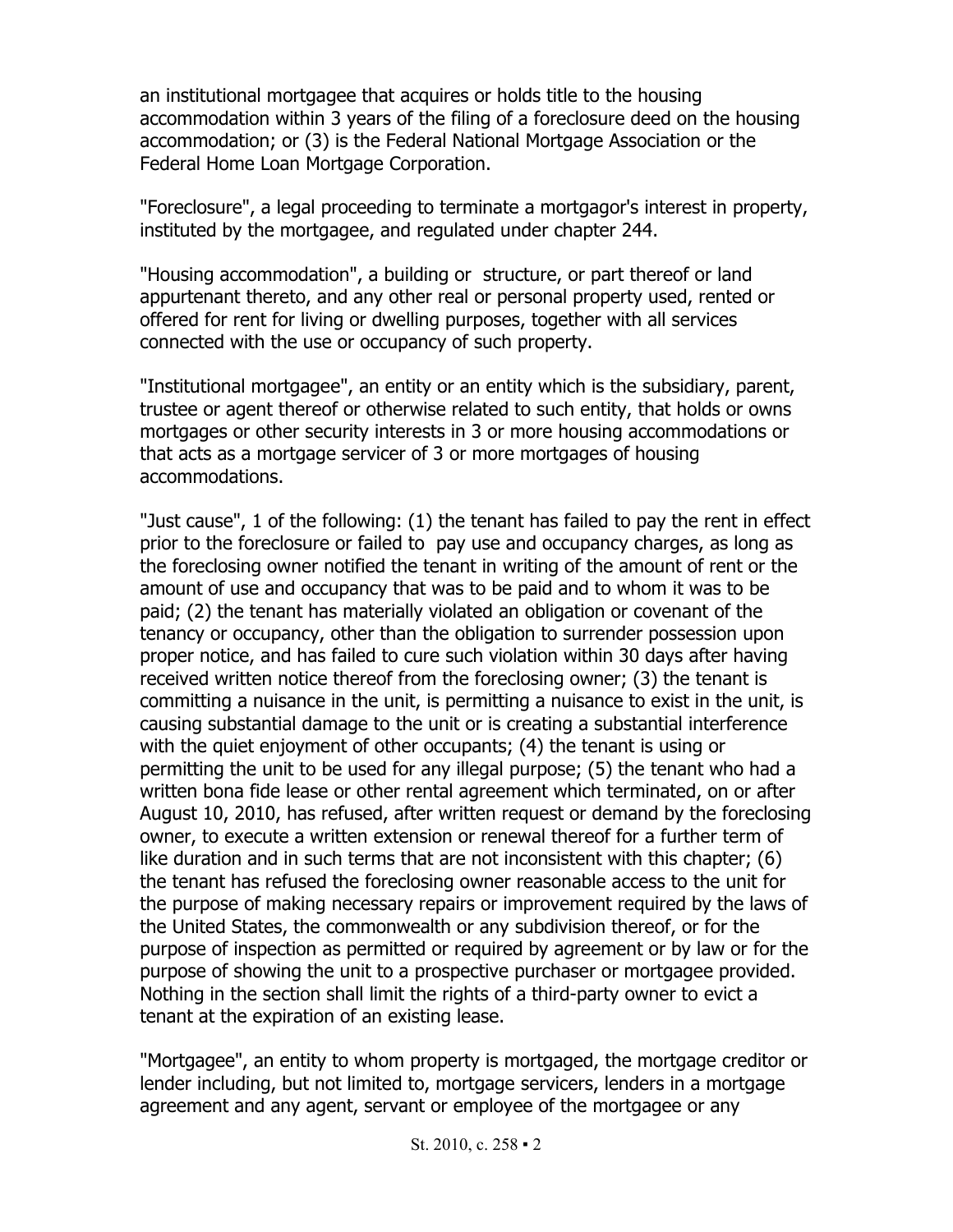successor in interest or assignee of the mortgagee's rights, interests or obligations under the mortgage agreement.

"Mortgage servicer", an entity which administers or at any point administered the mortgage; provided, however that such administration shall include, but not be limited to, calculating principal and interest, collecting payments from the mortgagor, acting as escrow agent or foreclosing in the event of a default.

"Tenant", a person or group of persons who at the time of foreclosure is entitled to occupy a housing accommodation pursuant to a bona fide lease or tenancy or a tenancy at will. A person who moves into the housing accommodation owned by the foreclosing owner, subsequent to the foreclosure sale, without the express written permission of the foreclosing owner shall not be considered a tenant under this chapter.

"Unit" or "residential unit", the room or group of rooms within a housing accommodation which is used or intended for use as a residence by 1 household.

Section 2. Notwithstanding any general or special law to the contrary, a foreclosing owner shall not evict a tenant except for just cause or unless a binding purchase and sale agreement has been executed for a bona fide third party to purchase the housing accommodation from a foreclosing owner.

Section 3. Within 30 days of the foreclosure, the foreclosing owner shall post in a prominent location in the building in which the rental housing unit is located a written notice stating the names, addresses, telephone numbers and telephone contact information of the foreclosing owner, the building manager or other representative of the foreclosing owner responsible for the management of such building and stating the address to which rent and use and occupancy charges shall be sent. This requirement shall be satisfied if the foreclosing owner or someone acting on his behalf has: (i) posted in a prominent location in the building; (ii) mailed by first class mail to each unit; (iii) and slid under the door of each unit in the building a document stating the names, addresses, and telephone contact information of the foreclosing owner, the building manager or other representative of the foreclosing owner responsible for the management of such building and stating the address to which rent and use and occupancy charges shall be sent.

A foreclosing owner shall not evict a tenant for actions that constitute just cause unless the foreclosing owner has delivered to each tenant at the time of delivery of written notice pursuant to this section, a written disclosure of the tenant's right to a court hearing prior to eviction.

Section 4. (a) A foreclosing owner shall not evict a tenant for the following actions that constitute just cause until 30 days after the notice required by section 3 is posted and delivered: (i) the tenant has failed to pay the rent in